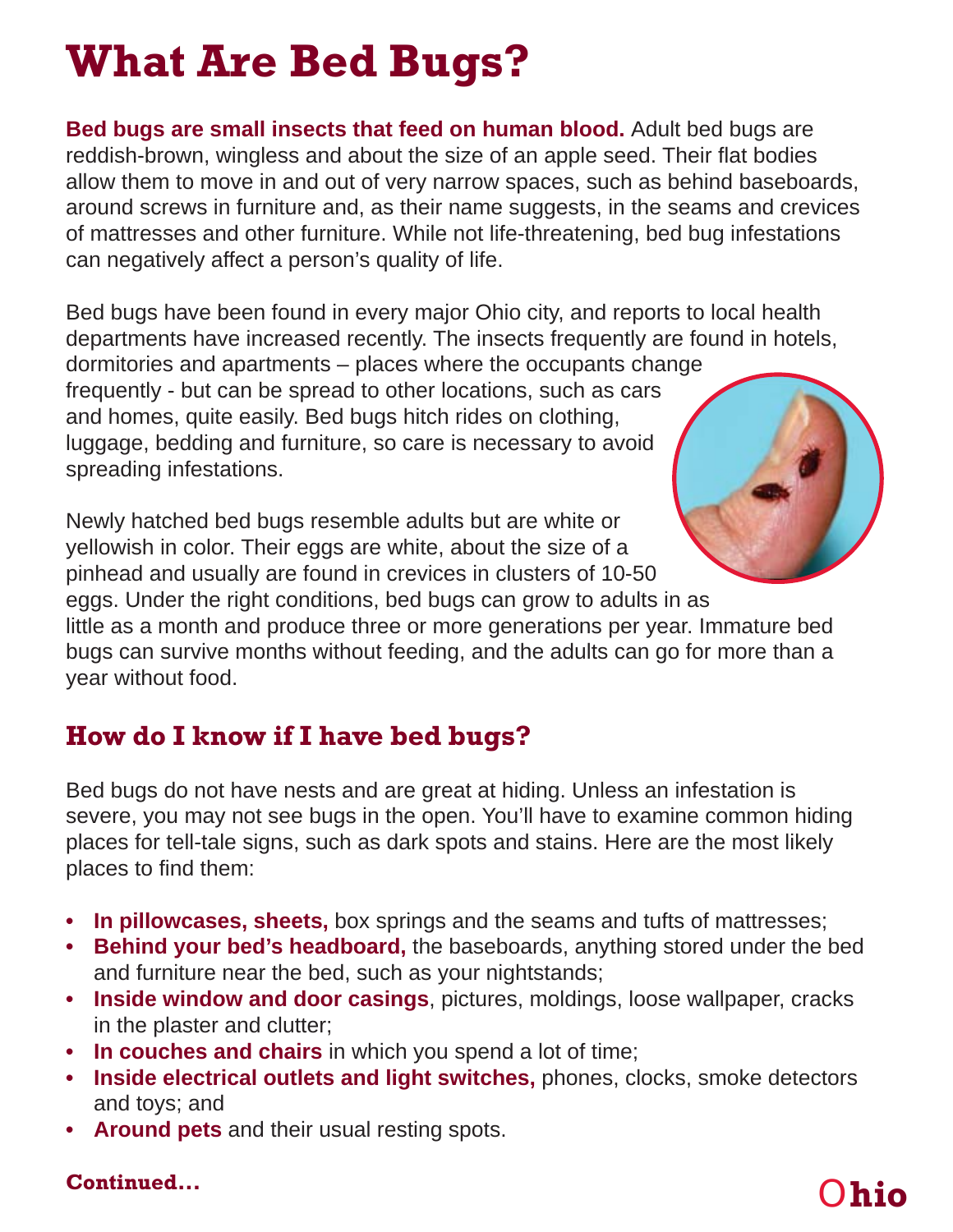## **What Are Bed Bugs? (continued)**

### **How Bad Is a Bed Bug's Bite?**

Bed bugs usually bite people at night while they are sleeping, and feed on any skin that is exposed. Their bites are characterized by rows of welts and are initially painless. Bed bug bites may cause itchy red welts or localized swelling within a day or so of the bite. Severe itching could last for several hours to days and scratching can cause the welts to become infected.



Your doctor may prescribe antihistamines and corticosteroids to reduce allergic reactions to bed bug bites, and antiseptic or antibiotic ointments to prevent infection. Bed bugs are not known to transmit diseases to humans.

## **How Can I Keep Bed Bugs Out of My Home?**

Your best defense against bed bugs is to prevent them from coming into your home in the first place.

- **Check your shoes** and clothing before you come into your home, especially if you have been using public transportation or have been to a location where many different people congregate or pass through (such as a doctor's office or meal site).
- **If you have care providers** coming into your home, ask them how they have been trained to limit the spread of bed bugs and how they will prevent bringing bed bugs into your home.
- **Inspect used furniture** for bed bugs before bringing it into your home.
- **Never bring discarded** bed frames, mattresses, box springs or furniture into your home.
- **When traveling,** inspect the bed and furniture where you are staying. Keep suitcases off the floor and bed, and inspect them before you leave.
- **Wash all clothing** immediately after returning from a trip and inspect your luggage for signs of bed bugs.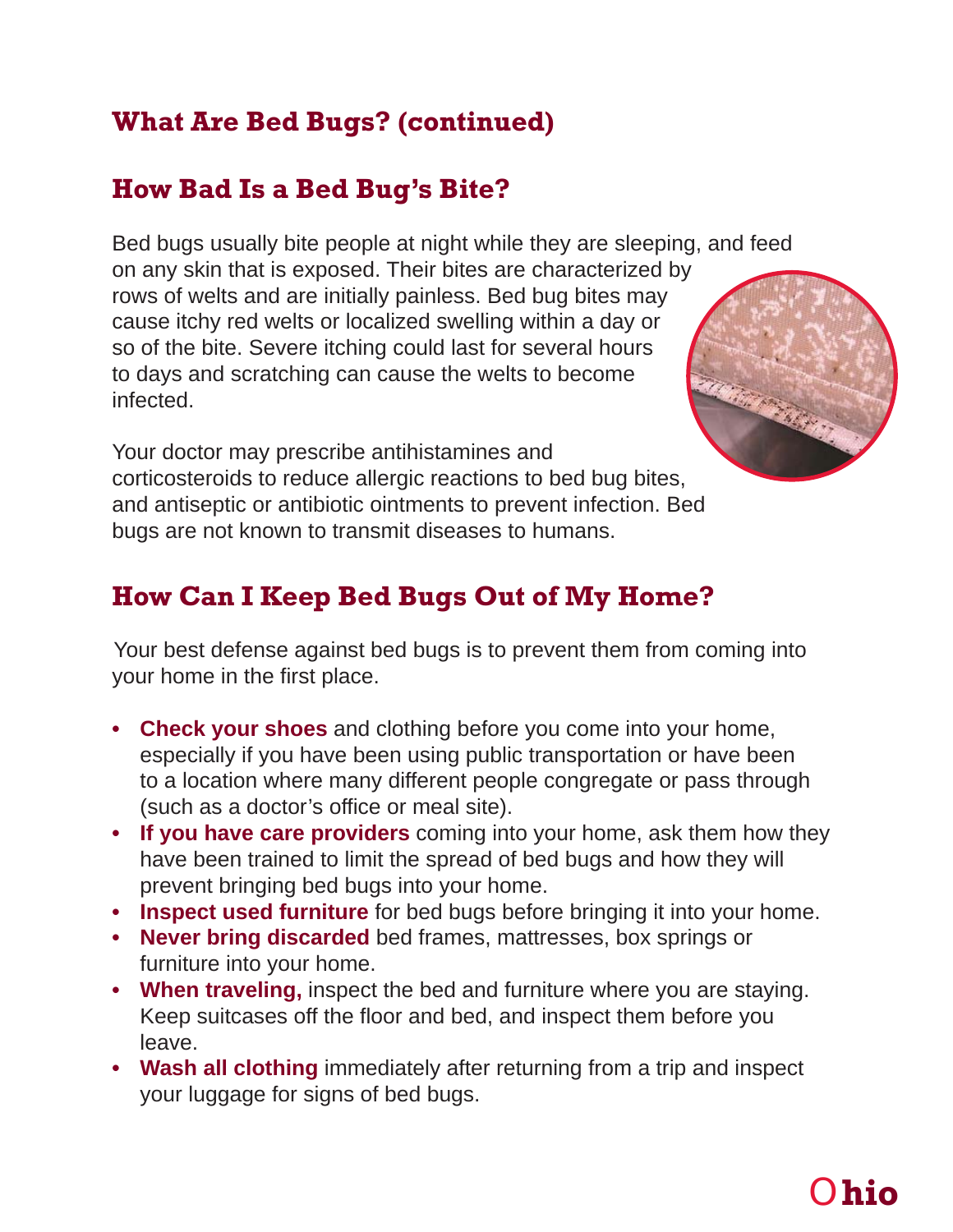# **Don't Spread Bed Bugs**

Bed bugs are small, brownish, flattened insects that feed on human

**blood.** While not life-threatening, bed bug infestations can negatively affect a person's quality of life. They "hitchhike" from place to place on clothing, furniture, luggage and more. It can be easy to pick up the bugs or their eggs in one location and carry them to another, where they will hide and keep breeding, spreading the problem.

Once a residence is infested with bed bugs, it can be difficult to get rid of them. Thus, the best defense is to do all we can to prevent their spread in the first place. Any worker who visits consumers in their homes or apartments must be vigilant to prevent spreading bed bugs to the work place and other homes, including their own.



## **Be Prepared**

Before a home visit, ask the client if he or she is having or recently has had the home treated for roaches or bed bugs. If available, check for a list of buildings in your area with known infestations before going on any home visit. When you are going into a residence that may have bed bugs, there are certain tools you will need to prevent carrying the insects and their eggs to other locations:

- **Protective booties and coveralls;**
- **A spray bottle containing a 70 percent solution of isopropyl alcohol;**
- **Disposable, sealable, plastic bags for transporting clothing and equipment that has become contaminated;**
- **A change of clothes and shoes in a sealed bag, and**
- **A plastic stool.**

Check with your employer to see if some of these items can be provided for you. Wear protective shoe covers (booties) before entering an infested residence, and wear disposable, protective coveralls if you will be moving items in the residence that may contain bed bugs. Take only those items that are necessary for your visit into the home and do not sit on or place any items on sofas, upholstered chairs, beds or carpets. Use the plastic stool if your duties include sitting down to assist the consumer.

#### **Continued...**

## O**hio**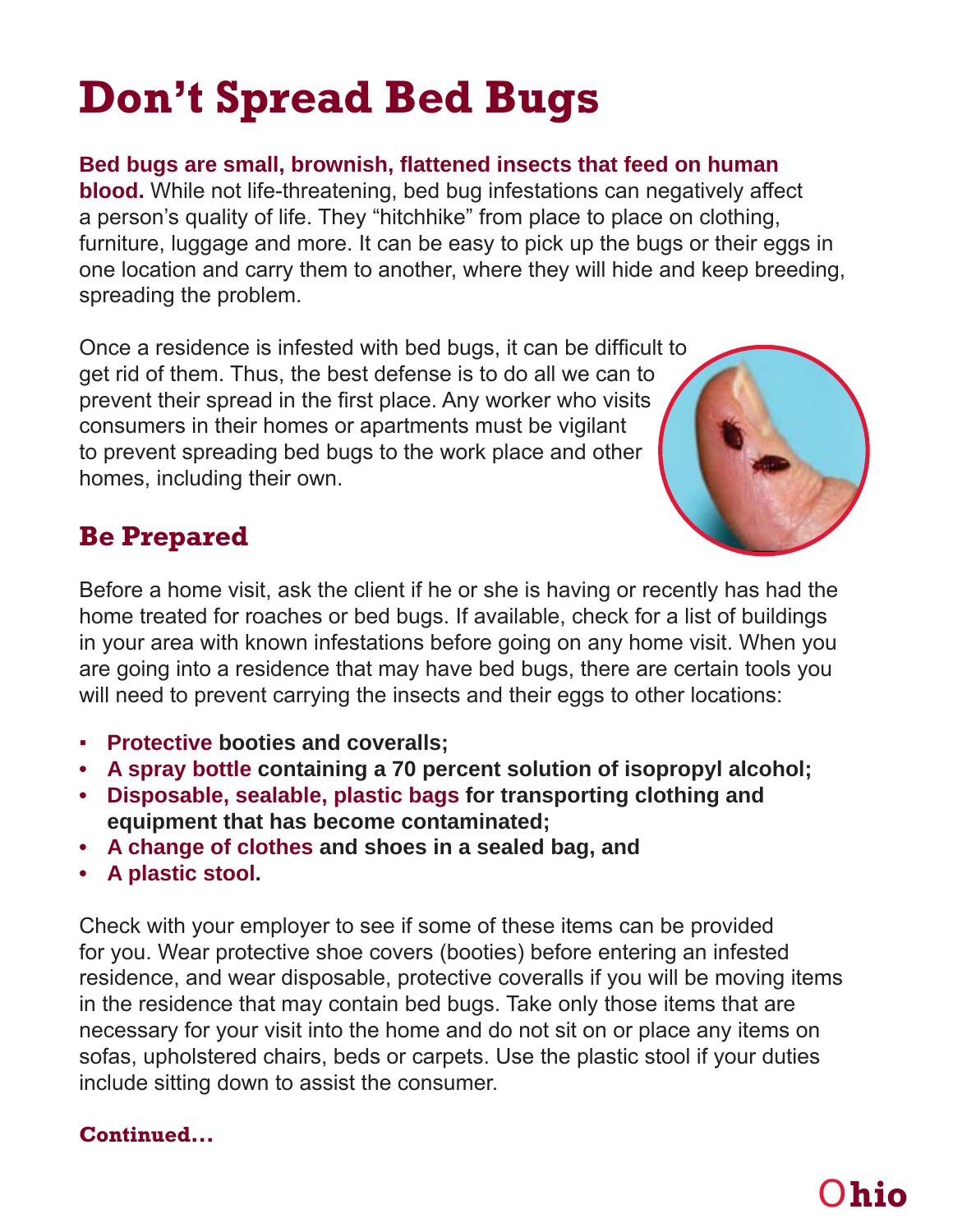## **Don't Spread Bed Bugs (continued)**

Once you leave the residence, remove protective shoe covers and coveralls. If in a multi-unit building, DO NOT leave the shoe covers on as you walk through the building. Turn the items inside out as they are removed to trap any bugs inside. Place them in a tightly sealed plastic bag and immediately put the bag in an outside trash container.

Carefully inspect your clothing and shoes before you get into your car or other vehicle. Pay close attention to the insides and outsides of your shoes, lace holes, socks, pant legs, leg area and around hands and arms. Spray isopropyl alcohol directly onto any visible bed bugs. Also, keep your car clean of clutter, vacuum it weekly and monitor for signs of infestation.

#### **What to Do if You Find Bed Bugs**

If you encounter bed bugs in a residence not previously known to be infested, notify the occupants that they have bed bugs and should clean to remove them. Advise the occupants to limit their visits to other places to prevent the spread. Then, notify a supervisor and go straight home.

#### **Once home:**

- **Remove all clothing** on a hard, solid floor just inside the entry door.
- **Immediately place the clothing** in a trash bag and seal it. Keep the clothing bagged until you can wash it.
- **Wash contaminated clothing** in hot, soapy water and dry in a dryer using the highest heat setting.
- **Decontaminate clothing** or other items that cannot be washed by putting them in a hot dryer for at least 15 minutes.
- **Take a shower** or bath.
- **Continue monitoring** your home and vehicle for signs of infestation.

*The Ohio Department of Aging thanks the Central Ohio Bed Bug Task Force for contributing to this fact sheet.*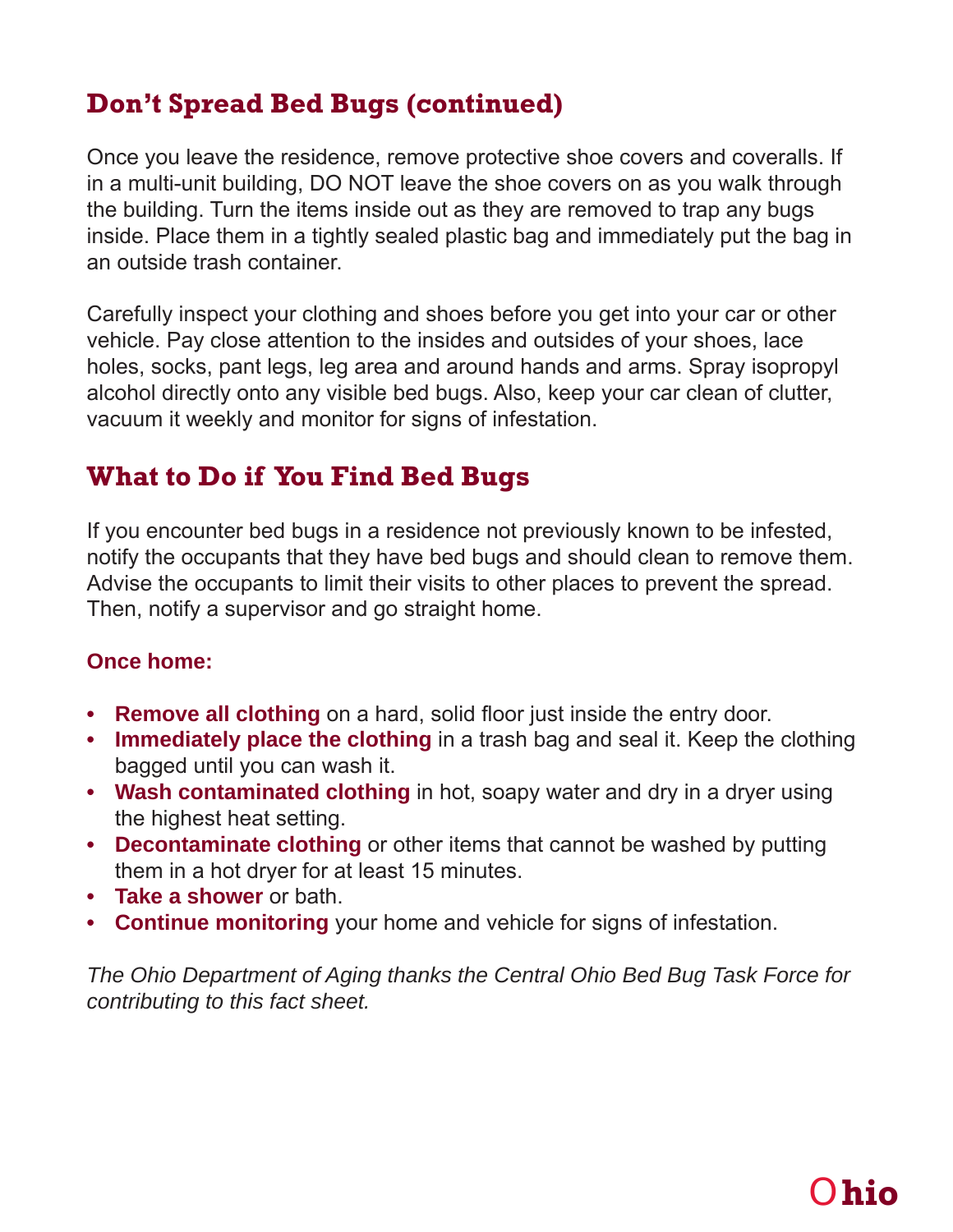# **How Can I Get Rid of Bed Bugs?**

#### Bed bugs are small, brownish, flattened insects that feed on human blood.

While bed bugs are most common in places where the occupants change frequently, such as hotels, dormitories and apartments, you or someone you know can bring them into your home on your clothes, in luggage or in used furniture, among other ways. Having them in your home is not an indication of poor housekeeping or lack of cleanliness. While not life-threatening, bed bug infestations can be difficult to get rid of and can negatively affect your quality of life.

Unless an infestation is severe, you may never see the bugs themselves. Signs of bed bugs include stains or dark spots in and around crevices and creases of furniture, or itchy skin welts that result from their bites. If they get into your home, special care must be taken to prevent spreading them to other locations.



## **Prevent Spreading Bed Bugs**

The first and most important step to dealing with bed bugs is to prevent yourself, as well as anyone who comes into your home, from carrying the insects or their eggs to other locations.

- **If you have a case manager,** alert him or her about the bed bug problem. He or she will give you guidance in removing them and can help arrange extermination services, if necessary.
- **If you receive in-home services,** alert your care providers so that they can prepare their workers to prevent spreading the bed bugs to other consumers.
- **If you live in an apartment,** alert the property manager so that he or she can check the entire building.

### **Removal and Cleaning**

To get bed bugs out of your home, first identify and remove potential hiding places.

- **Remove clutter** like boxes, papers and piles of clothing.
- **Remove smaller items** that may be infested, such as picture frames, books and clothing.
- **Place items** that cannot be cleaned into plastic garbage bags, seal them and put them in the outdoor trash.

#### **Continued...**

## O**hio**